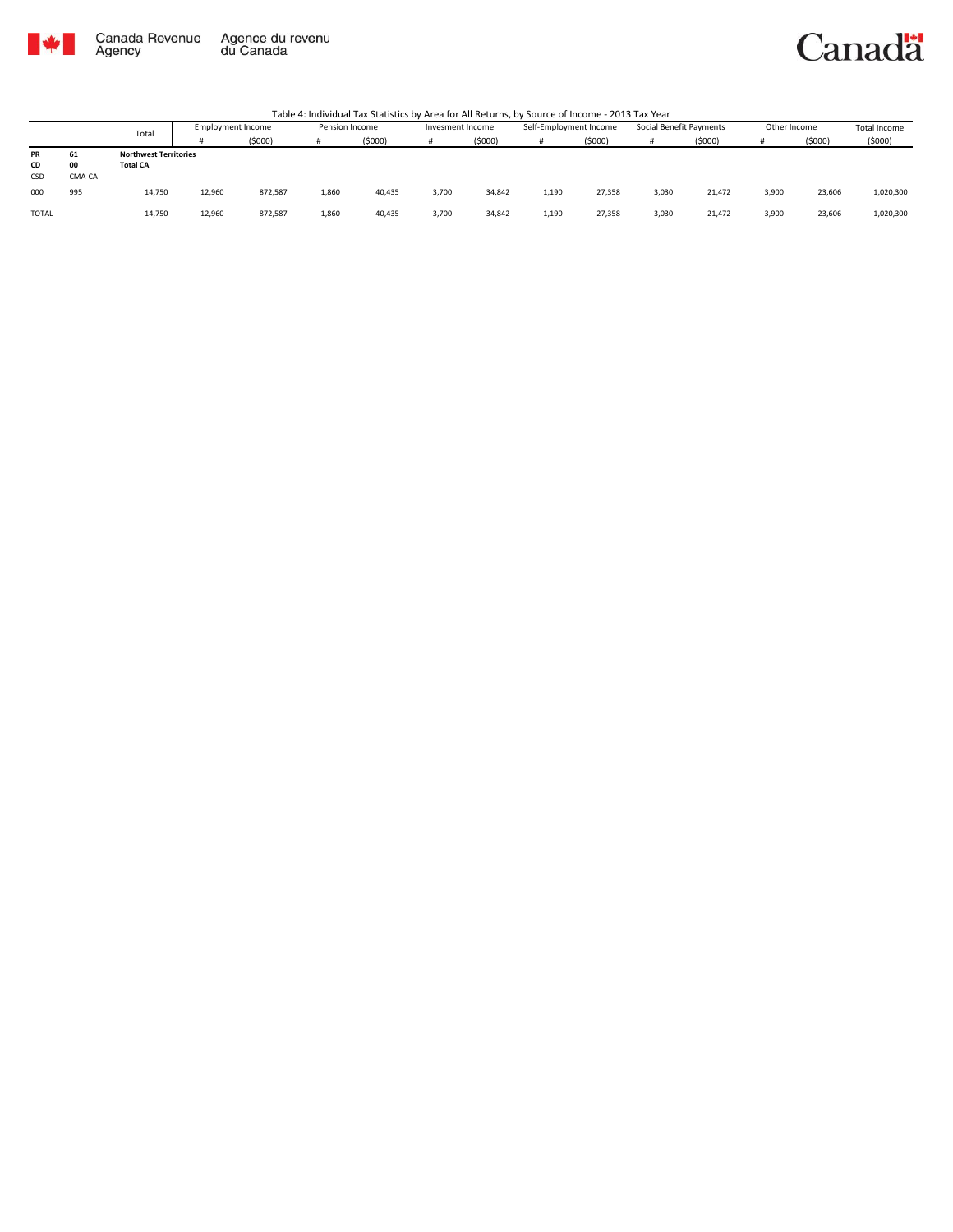

|              |        | Total                        | <b>Employment Income</b> |         | Pension Income |        | Invesment Income |        | Self-Employment Income |        | Social Benefit Payments |        | Other Income |        | <b>Total Income</b> |
|--------------|--------|------------------------------|--------------------------|---------|----------------|--------|------------------|--------|------------------------|--------|-------------------------|--------|--------------|--------|---------------------|
|              |        |                              | #                        | (5000)  | #              | (5000) | #                | (5000) | #                      | (5000) | #                       | (5000) | #            | (5000) | (5000)              |
| PR           | 61     | <b>Northwest Territories</b> |                          |         |                |        |                  |        |                        |        |                         |        |              |        |                     |
| CD           | 01     | <b>Region 1</b>              |                          |         |                |        |                  |        |                        |        |                         |        |              |        |                     |
| CSD          | CMA-CA |                              |                          |         |                |        |                  |        |                        |        |                         |        |              |        |                     |
| 010          | 000    | 90                           | 80                       | 2,934   | 30             | 317    | 10               | 15     |                        |        | 40                      | 257    | 20           | 62     | 3,584               |
| 014          | 000    | 190                          | 150                      | 4,099   | 30             | 378    |                  |        |                        |        | 110                     | 680    | 10           | 81     | 5,330               |
| 015          | 000    | 570                          | 450                      | 15,871  | 120            | 1,433  | 50               | 61     | 20                     | 142    | 270                     | 1,800  | 160          | 830    | 20,137              |
| 017          | 000    | 2,480                        | 2,070                    | 114,522 | 390            | 6,129  | 350              | 3,066  | 140                    | 2,299  | 810                     | 5,426  | 490          | 2,932  | 134,374             |
| 025          | 000    | 440                          | 330                      | 9,842   | 90             | 1,019  | 20               | 31     | 20                     | 164    | 250                     | 1,643  | 80           | 341    | 13,040              |
| 036          | 000    | 600                          | 460                      | 13,267  | 90             | 1,343  | 20               | 221    | 30                     | 278    | 370                     | 2,594  | 60           | 354    | 18,056              |
| 041          | 000    | 50                           | 50                       | 1,833   |                |        |                  |        |                        |        | 10                      | 77     |              |        | 2,045               |
| 095          | 000    | 260                          | 230                      | 6,009   | 40             | 467    |                  |        | 30                     | 60     | 130                     | 680    | 20           | 71     | 7,287               |
| <b>TOTAL</b> |        | 4,690                        | 3,810                    | 168,379 | 790            | 11,085 | 460              | 3,398  | 250                    | 3,059  | 1,990                   | 13,157 | 830          | 4,670  | 203,872             |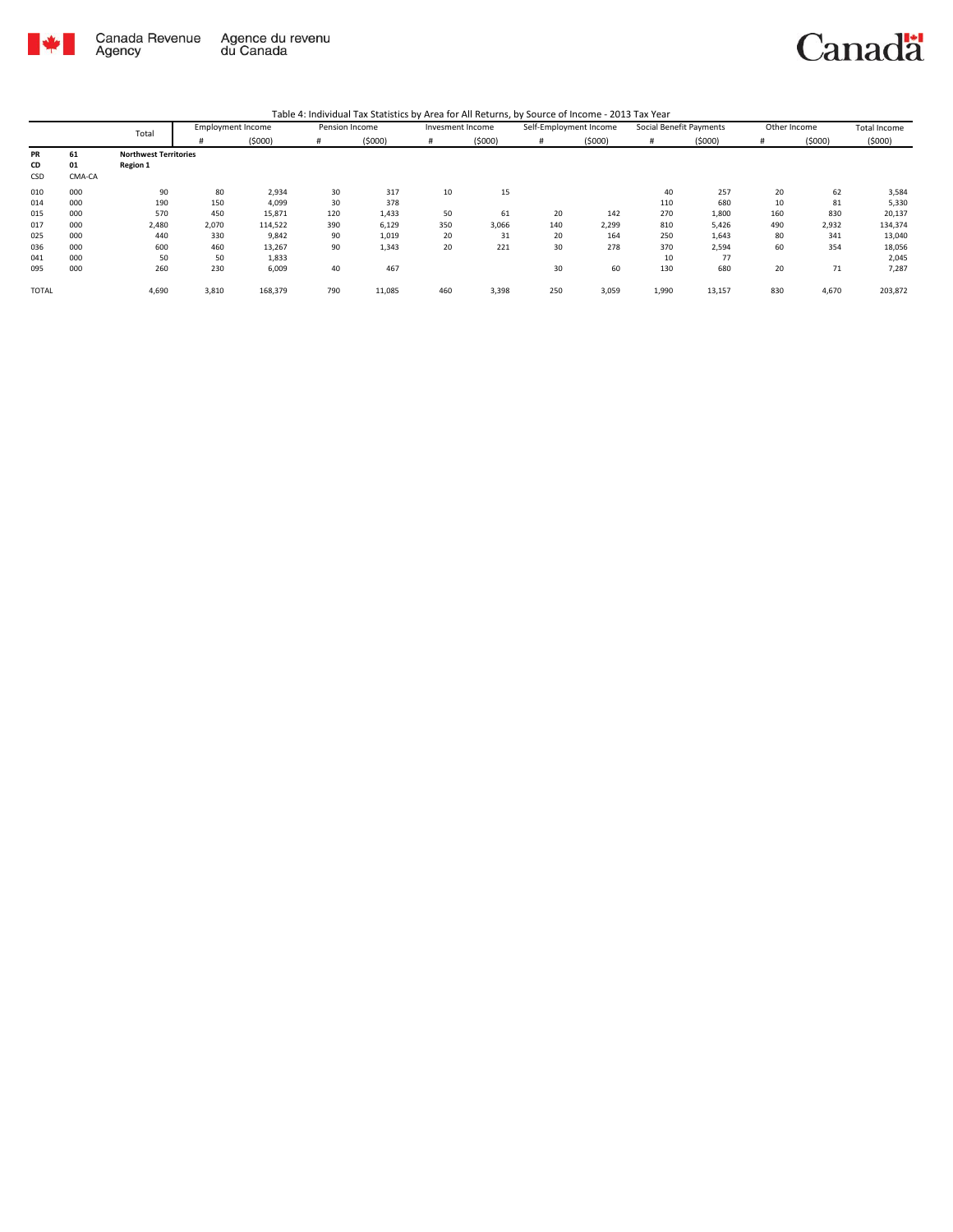

|       |        | Total                        | <b>Employment Income</b> |        | Pension Income |        | Invesment Income |        |    | Self-Employment Income | Social Benefit Payments |        | Other Income |        | Total Income |
|-------|--------|------------------------------|--------------------------|--------|----------------|--------|------------------|--------|----|------------------------|-------------------------|--------|--------------|--------|--------------|
|       |        |                              |                          | (5000) | #              | (5000) |                  | (5000) | #  | (5000)                 | #                       | (5000) | #            | (5000) | (5000)       |
| PR    | 61     | <b>Northwest Territories</b> |                          |        |                |        |                  |        |    |                        |                         |        |              |        |              |
| CD    | 02     | <b>Region 2</b>              |                          |        |                |        |                  |        |    |                        |                         |        |              |        |              |
| CSD   | CMA-CA |                              |                          |        |                |        |                  |        |    |                        |                         |        |              |        |              |
| 003   | 000    | 400                          | 350                      | 11,731 | 70             | 791    | 10               | 11     | 20 | 79                     | 190                     | 1,018  | 330          | 397    | 14,027       |
| 005   | 000    | 350                          | 310                      | 10,757 | 60             | 752    | 20               | 333    | 10 | 81                     | 150                     | 760    | 250          | 311    | 12,994       |
| 007   | 000    | 520                          | 480                      | 48,121 | 60             | 1,199  | 150              | 1,319  | 40 | 628                    | 90                      | 403    | 180          | 988    | 52,659       |
| 009   | 000    | 380                          | 310                      | 9,961  | 80             | 988    | 10               | 137    | 10 | 27                     | 160                     | 965    | 280          | 307    | 12,385       |
| 012   | 000    | 90                           | 90                       | 2,721  | 10             | 160    |                  |        | 10 | 54                     | 40                      | 263    | 60           | 137    | 3,334        |
| TOTAL |        | 1,730                        | 1,530                    | 83,290 | 290            | 3,889  | 200              | 1,801  | 90 | 868                    | 610                     | 3,410  | 1,100        | 2,141  | 95,494       |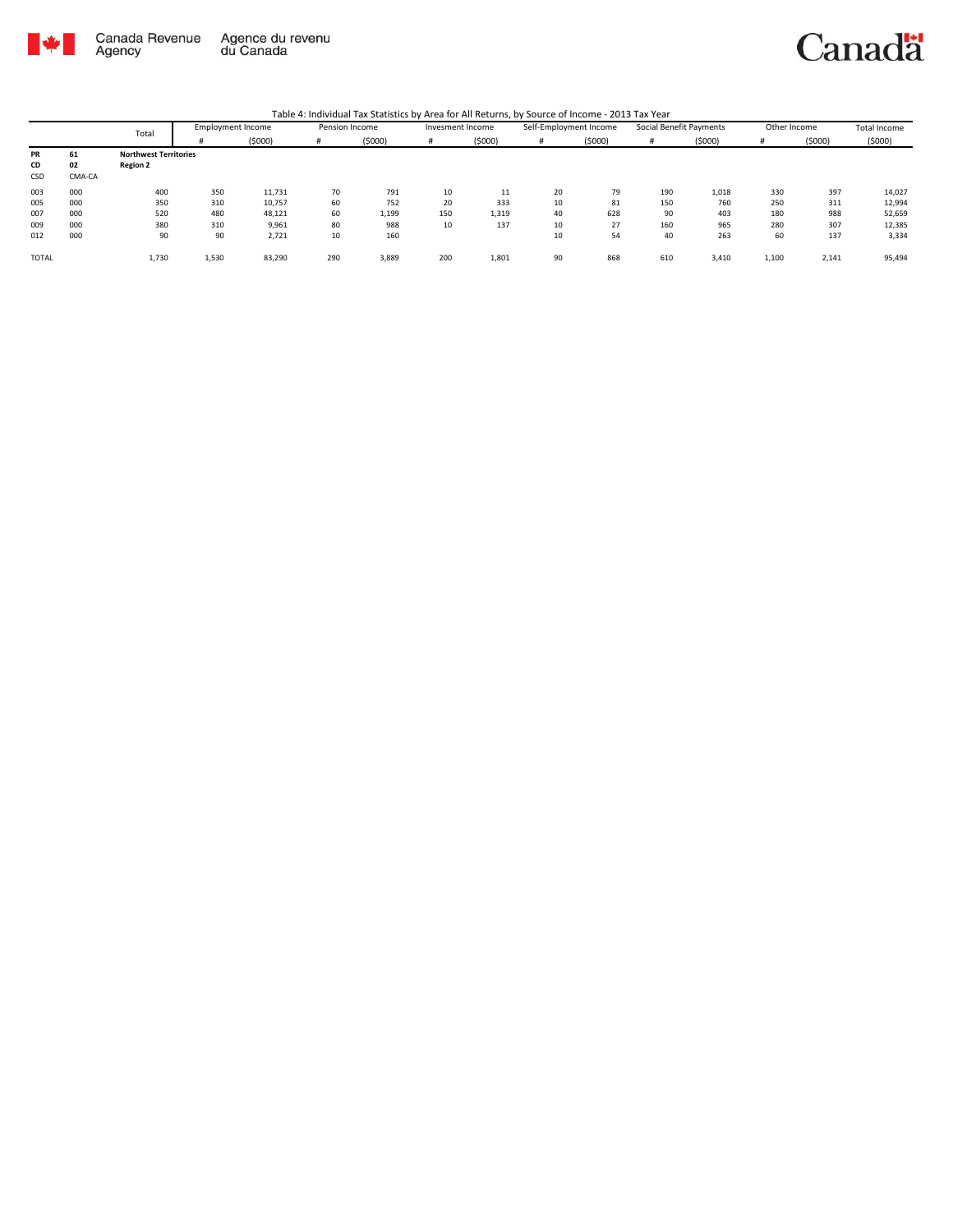

Canada Revenue<br>Agency Agence du revenu<br>du Canada Canadä

| Table 4: Individual Tax Statistics by Area for All Returns, by Source of Income - 2013 Tax Year |  |  |
|-------------------------------------------------------------------------------------------------|--|--|
|                                                                                                 |  |  |

|       |        | Total                        | <b>Employment Income</b> |        | Pension Income |        | Invesment Income |         |    | Self-Employment Income | Social Benefit Payments |        | Other Income |        | Total Income |
|-------|--------|------------------------------|--------------------------|--------|----------------|--------|------------------|---------|----|------------------------|-------------------------|--------|--------------|--------|--------------|
|       |        |                              |                          | (5000) | #              | (5000) |                  | (\$000) |    | (5000)                 |                         | (5000) |              | (5000) | (5000)       |
| PR    | 61     | <b>Northwest Territories</b> |                          |        |                |        |                  |         |    |                        |                         |        |              |        |              |
| CD    | 03     | <b>Region 3</b>              |                          |        |                |        |                  |         |    |                        |                         |        |              |        |              |
| CSD   | CMA-CA |                              |                          |        |                |        |                  |         |    |                        |                         |        |              |        |              |
| 031   | 000    | 1,350                        | 1,050                    | 39,701 | 200            | 2,313  | 50               | 91      | 40 | 663                    | 650                     | 4,229  | 210          | 1,507  | 48,502       |
| 034   | 000    | 330                          | 290                      | 8,715  | 50             | 427    | 10               | 16      |    |                        | 170                     | 1,148  | 40           | 265    | 10,570       |
| 049   | 000    | 200                          | 180                      | 5,934  | 30             | 268    |                  |         |    |                        | 90                      | 556    | 60           | 205    | 6,971        |
| 052   | 000    | 90                           | 80                       | 3,463  | 20             | 114    |                  |         |    |                        | 30                      | 216    | 10           | 103    | 3,897        |
| TOTAL |        | 1,970                        | 1,600                    | 57,814 | 300            | 3,122  | 70               | 108     | 40 | 683                    | 950                     | 6,150  | 310          | 2,079  | 69,954       |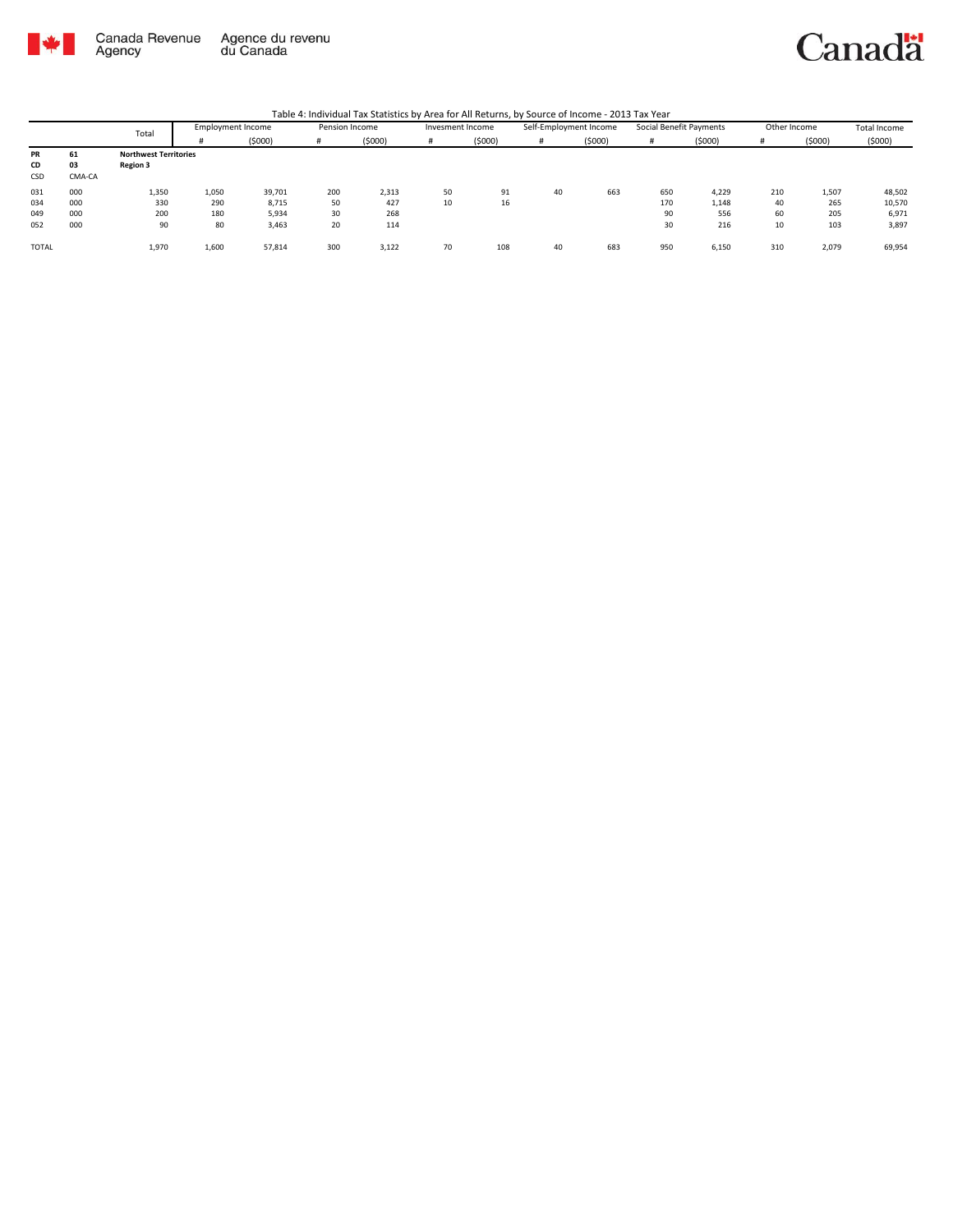

|              |        | Total                        | <b>Employment Income</b> |        | Pension Income |        | Invesment Income |        | Self-Employment Income |        | Social Benefit Payments |        | Other Income |        | Total Income |
|--------------|--------|------------------------------|--------------------------|--------|----------------|--------|------------------|--------|------------------------|--------|-------------------------|--------|--------------|--------|--------------|
|              |        |                              |                          | (5000) | #              | (5000) |                  | (5000) |                        | (5000) |                         | (5000) |              | (5000) | (5000)       |
| PR           | 61     | <b>Northwest Territories</b> |                          |        |                |        |                  |        |                        |        |                         |        |              |        |              |
| CD           | 04     | <b>Region 4</b>              |                          |        |                |        |                  |        |                        |        |                         |        |              |        |              |
| CSD          | CMA-CA |                              |                          |        |                |        |                  |        |                        |        |                         |        |              |        |              |
| 006          | 000    | 60                           | 60                       | 1,539  | 10             | 233    |                  |        |                        |        | 40                      | 307    |              |        | 2,118        |
| 009          | 000    | 380                          | 330                      | 11,380 | 60             | 588    | 20               | 16     | 20                     | 94     | 140                     | 868    | 40           | 277    | 13,224       |
| 014          | 000    | 650                          | 490                      | 15,213 | 130            | 1,515  | 40               | 195    | 30                     | 147    | 310                     | 2,370  | 80           | 473    | 19,913       |
| 038          | 000    | 1,050                        | 880                      | 43,090 | 220            | 3,457  | 150              | 736    | 90                     | 1,566  | 340                     | 2,322  | 180          | 1,213  | 52,384       |
| 044          | 000    | 90                           | 80                       | 2,421  | 20             | 186    |                  |        |                        |        | 40                      | 298    | 20           | 91     | 3,154        |
|              |        |                              |                          |        |                |        |                  |        |                        |        |                         |        |              |        |              |
| <b>TOTAL</b> |        | 2,230                        | 1,840                    | 73,644 | 430            | 5,978  | 210              | 953    | 150                    | 1,986  | 870                     | 6,165  | 310          | 2,054  | 90,793       |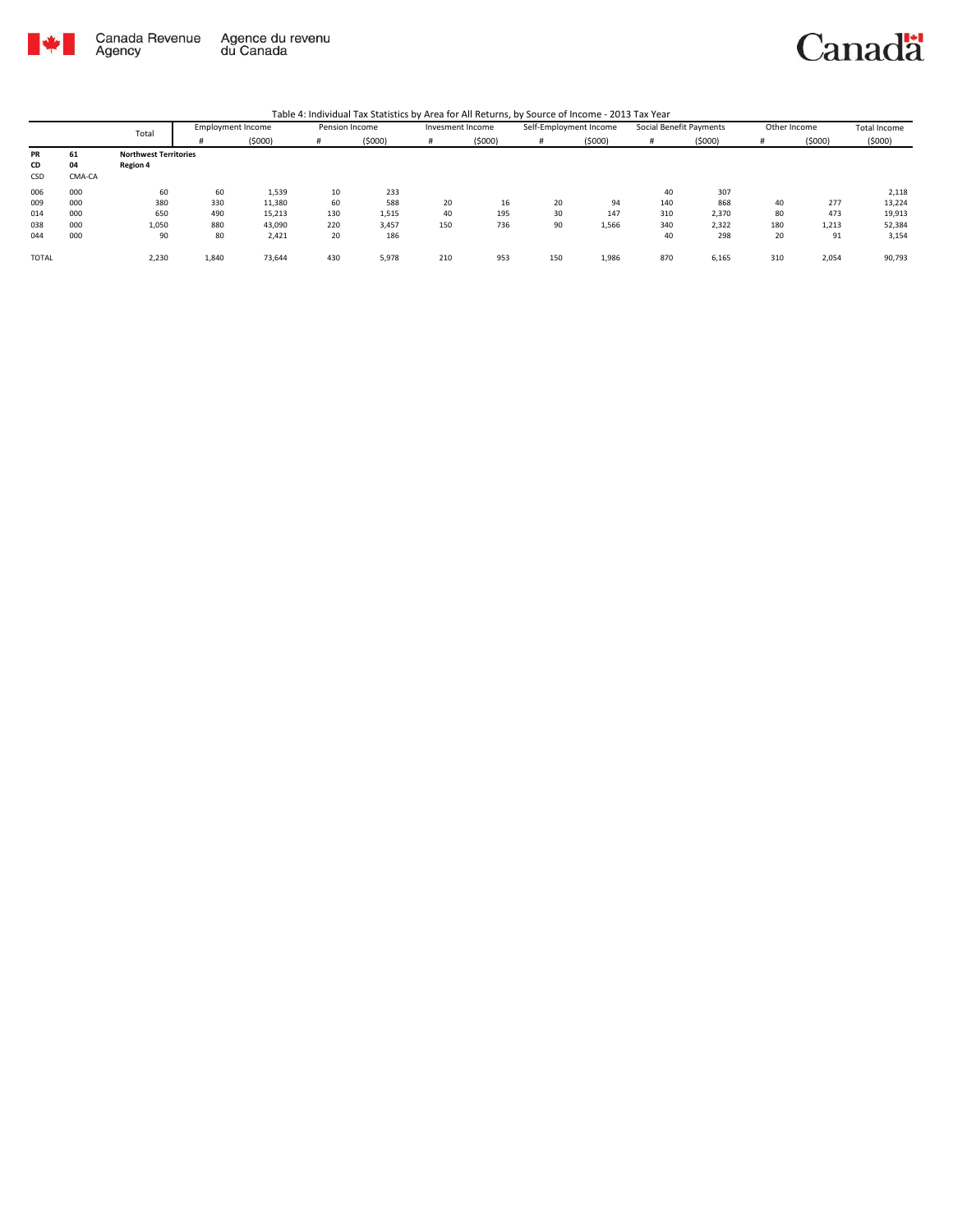

|              |        | Total                        | <b>Employment Income</b> |         | Pension Income |        | Invesment Income |         | Self-Employment Income |        | Social Benefit Payments |        | Other Income |        | Total Income |
|--------------|--------|------------------------------|--------------------------|---------|----------------|--------|------------------|---------|------------------------|--------|-------------------------|--------|--------------|--------|--------------|
|              |        |                              |                          | (5000)  | #              | (5000) |                  | (\$000) | #                      | (5000) |                         | (5000) | #            | (5000) | (5000)       |
| <b>PR</b>    | 61     | <b>Northwest Territories</b> |                          |         |                |        |                  |         |                        |        |                         |        |              |        |              |
| CD           | 05     | <b>Region 5</b>              |                          |         |                |        |                  |         |                        |        |                         |        |              |        |              |
| CSD          | CMA-CA |                              |                          |         |                |        |                  |         |                        |        |                         |        |              |        |              |
| 001          | 000    | 1,870                        | 1,500                    | 77,889  | 400            | 9,866  | 300              | 2,198   | 130                    | 1,610  | 560                     | 3,860  | 350          | 2,278  | 97,701       |
| 003          | 000    | 90                           | 70                       | 2,804   | 20             | 302    | 10               | 82      | 10                     | 61     | 30                      | 222    | 20           | 91     | 3,563        |
| 016          | 000    | 3,030                        | 2,470                    | 139,025 | 620            | 14,076 | 570              | 5,807   | 240                    | 3,206  | 820                     | 5,721  | 580          | 4,219  | 172,053      |
| 018          | 000    | 370                          | 300                      | 10,470  | 70             | 967    | 20               | 120     | 20                     | 87     | 190                     | 1,379  | 70           | 384    | 13,406       |
| 020          | 000    | 200                          | 170                      | 4,974   | 40             | 320    |                  |         |                        |        | 90                      | 685    | 50           | 85     | 6,182        |
| <b>TOTAL</b> |        | 5,560                        | 4,510                    | 235,161 | 1,140          | 25,531 | 900              | 8,207   | 410                    | 4,965  | 1,690                   | 11,867 | 1,070        | 7,057  | 292,905      |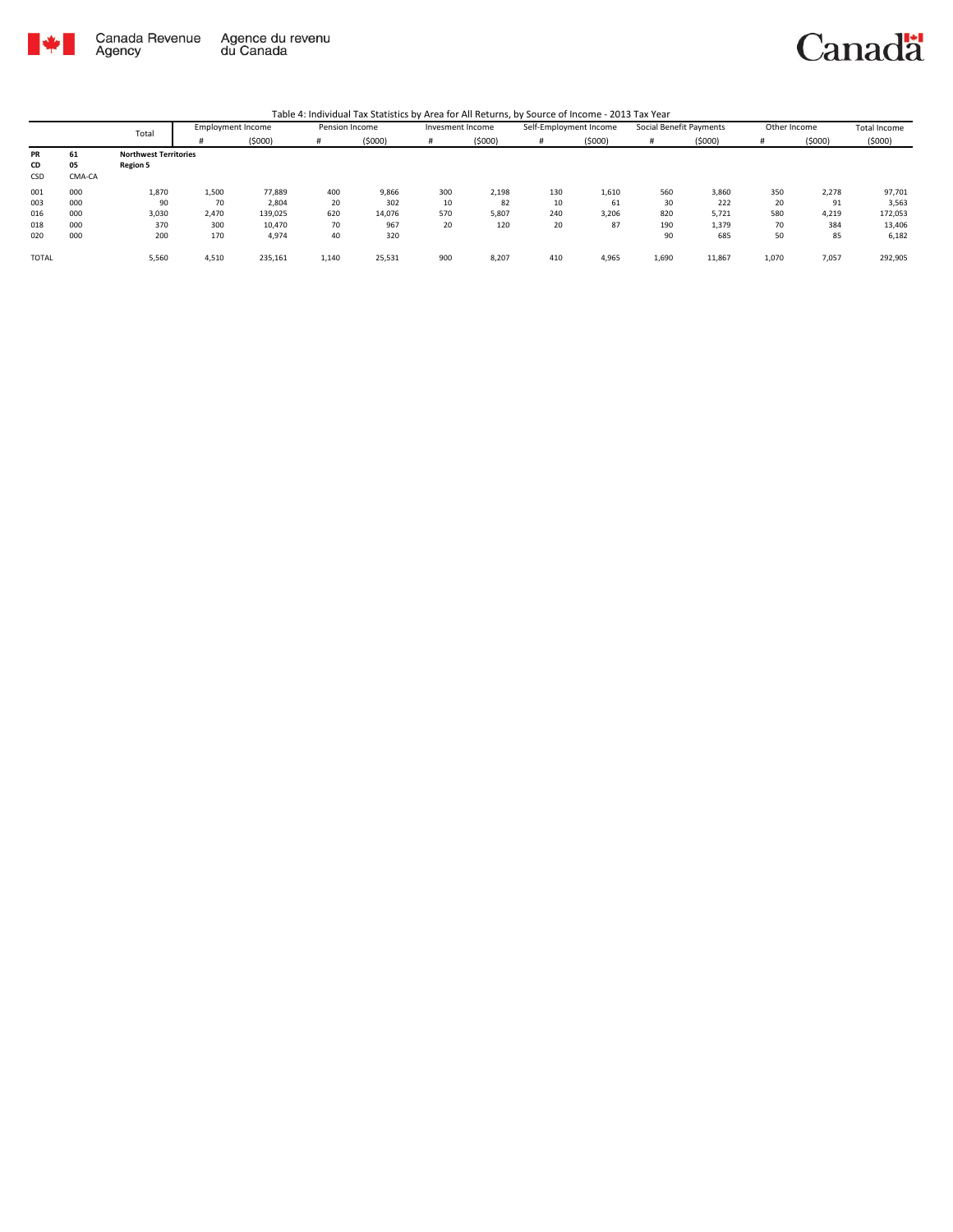

## Canadä

Table 4: Individual Tax Statistics by Area for All Returns, by Source of Income - 2013 Tax Year

|    |       |                              | <b>Employment Income</b> | Pension Income | Invesment Income | Self-Employment Income | Social Benefit Payments | Other Income | Total Income |
|----|-------|------------------------------|--------------------------|----------------|------------------|------------------------|-------------------------|--------------|--------------|
|    | Total |                              | (\$000)                  | (\$000)        | (\$000)          | (5000)                 | (\$000)                 | (5000)       | (5000)       |
| PR | 61    | <b>Northwest Territories</b> |                          |                |                  |                        |                         |              |              |
| CD | 06    | Region 6                     |                          |                |                  |                        |                         |              |              |

CSD CMA-CA 021 000

TOTAL